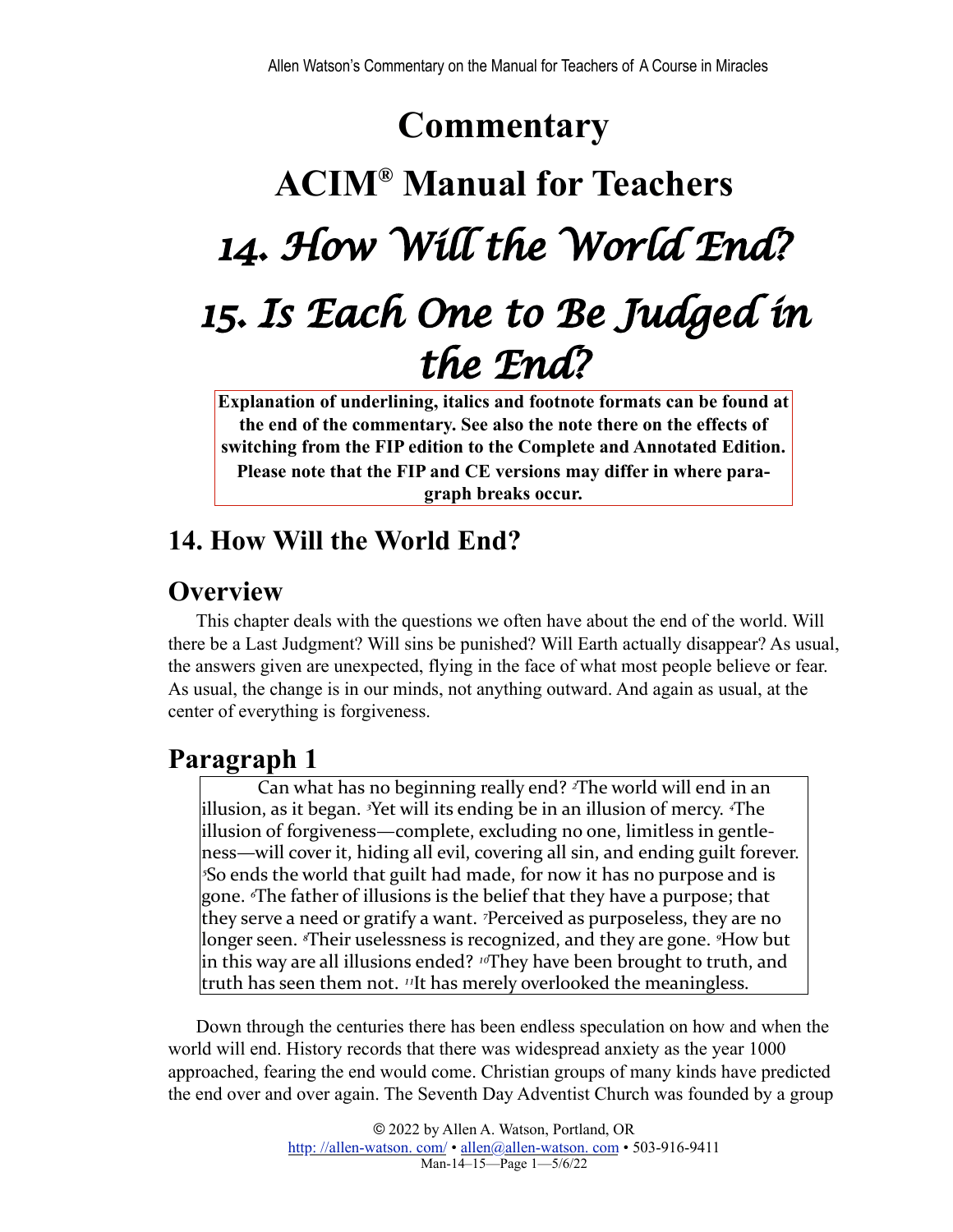that believed the end would arrive with the return of Jesus sometime in 1843-1844. Of course, Jesus didn't show up. Other dates have been chosen by other groups. One I was aware of as a young Christian, "born again" in 1957, was the prediction of the Worldwide Church of God, headed by Herbert W. Armstrong, who published a booklet titled "*1975 in Prophecy*," naming that year as the time of the end. The resurrection of the nation of Israel in 1947 triggered many such speculations about biblical prophecy In 1970, Hal Lindsey wrote a book called "*The Late, Great Planet Earth*," in which he predicted the onset of the end times in the 1980s, about one generation after the rebirth of Israel. It had huge sales (best-seller nonfiction of the year, according to the NY Times), spawned a TV special viewed by over 17 million people, and was adapted into a 1978 film narrated by Orson Welles. Today, many scientists and environmentalists warn of the possible end of human civilization (if not all life on Earth) due to humanity's interference with nature. So, the question of how the world will end (and when) has been a concern of many for a long, long time.

The Course, as usual, has a unique take on the issue. Based on its premise that the world is an illusion and began in illusion, it reasons that the world can't really have an end because it never had a beginning (1:1). It can only end in an illusion of an ending (1:2). But this is a different kind of illusion: "an illusion of mercy." This is the illusion that corrects all our other illusions.

### *"Illusion makes illusion. Except one. Forgiveness is illusion that is answer to the rest" (W-pI.198.2:8-10 (FIP)).*

Forgiveness is illusion because there is nothing to forgive. There is no sin. While we believe we perceive sin, however, we need the illusion of forgiveness to dispel the illusion of sin. Eventually we will experience *complete* forgiveness, which will include everyone without limit on its extent. Complete forgiveness will cover all sin, hide all evil, and will end guilt forever (1:4). When that occurs it will bring about the end of the world because the world was made by guilt (T-13.I.2:1 (CE), T-13.Int.2:2 (FIP)). You have taught yourself that you, and everyone, are guilty. That self-judgment made the world:

### *"Such is the world you see: a judgment on yourself, and made by you" (T-20.III.20:6 (FIP), T-20.III.5:5 (FIP)).*

When we no longer need the world to "prove" our guilt, the world is simply gone (1:5). The world is an illusion. Illusions exist because we have a belief that they have a purpose, serve a need we imagine, or gratify our desires in some way (1:6). Once we see through the purpose of the world, the illusion of the world disappears (1:7). To bring about the end of the world is up to us. We need to come to the realization that the world serves no purpose, meets no need we have, and we have no desires it can gratify. We must come to see the world as *useless* ; then, it will disappear.(1:8). We must accept Atonement and realize our guiltlessness. Until we do, we will continue to live in the world because we believe we need it to sustain our illusion of guilt. There is no other way to end any illusion (1:9). We confront the illusion with truth, and in truth we no longer see the illusion. We simply overlook the world as meaningless (1:10).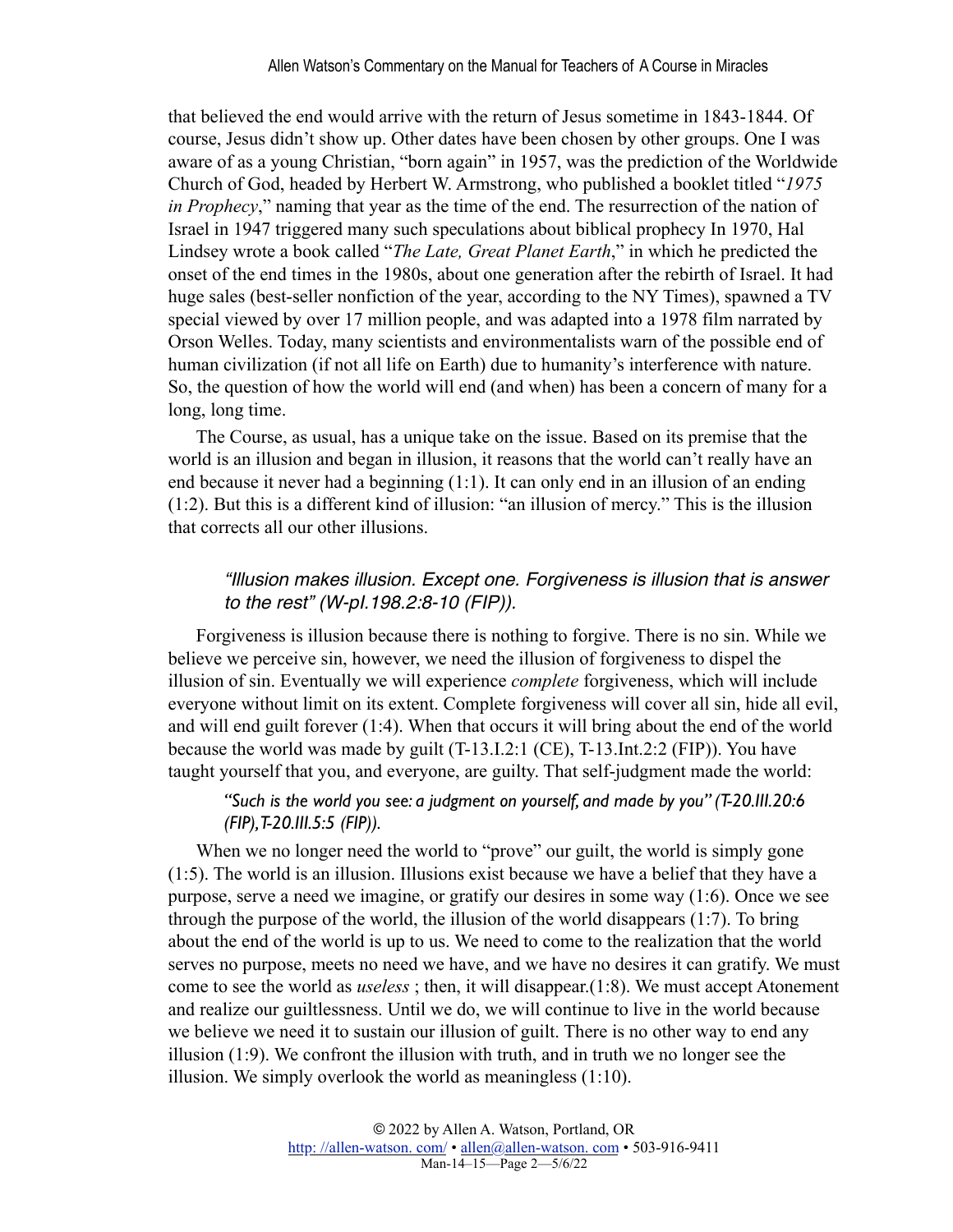I want to refer once again to the early lessons in the Workbook, this time lessons that deal with "a meaningless world," Lessons 11, 12, 13, and 14. In the Manual it is apparent that it is a desirable thing to see the world as meaningless. It means we have forgiven it, and forgiven ourselves. The world is made by guilt; its purpose is to give guilt the appearance of reality. When we see the truth of innocence, the world ceases to have any reason to exist.

In those four Workbook lessons it is not immediately apparent that seeing the world as meaningless is a good thing. We may read that "God did not create a meaningless world," and think that we are wrong to see the world as meaningless, and ought to see it full of true meaning. Try reading over those lessons with the understanding that comes from this chapter in the Manual, and I think you may gain a new understanding of what they are trying to teach us. The real thought there, I believe, is that we see the world as meaningless, but God did not create a meaningless world. What God did not create does not exist; therefore, the world does not exist.

## **Paragraph 2**

<span id="page-2-1"></span>**2** Until forgiveness is complete, the world does have a purpose. <sup>2</sup>It becomes the home in which forgiveness is born, and where it grows and becomes stronger and more all-embracing. <sup>3</sup>Here it is nourished, for here it is needed—a gentle Savior, born where sin was made and guilt seems real. <sup>4</sup>Here is His home, for here there is need of Him indeed.<sup>1</sup> <sup>5</sup>He brings the ending of the world with Him. <sup>*o*It is His Call God's teachers answer, turning</sup> to Him in silence to receive His Word. *The* world will end when all things in it have been rightly judged by His Judgment. <sup>*«*The world will end with</sup> the benediction of holiness upon it. <sup>*I*</sup>When not one thought of sin remains, the world is over. <sup>10</sup>It will not be destroyed nor attacked nor even touched.  $\mu$ It will merely cease to seem to be.

In one sense, and only in this sense, the world does have a real purpose: teaching us forgiveness. As long as our forgiveness is incomplete we need the world to provide the fodder that lets our forgiveness be born, grow, "and become stronger and more allembracing" (2:1–2). Notice the implication here of an ongoing process of gradually stronger forgiveness,. forgiveness that is extended to more and more people and things until it embraces the world. This growth requires the world because the world needs forgiveness. Forgiveness becomes "a gentle Savior, born where sin was made and guilt seems real"  $(2:3)$ .

<span id="page-2-0"></span><sup>[1.](#page-2-1)</sup> The references to "His," "Him," and "He" in this paragraph are very likely to God, since "Call"  $(2:6)$ , "Word"  $(2:6)$ , and "Judgment"  $(2:7)$  usually refer to God's Call (see M-13.6:6-7), God's Word, and, at least in these sections, God's Judgment (references to God's Judgment are found in Sections 11, 12, 15, 19, and 28). However, it is very unusual for the Course to speak of God in this way, for He is also being equated here with forgiveness, which is the "Savior" (2:3) Whose home is in this world and Who "brings the ending of the world with Him" (2:5)—language more typically associated with the Holy Spirit or Christ.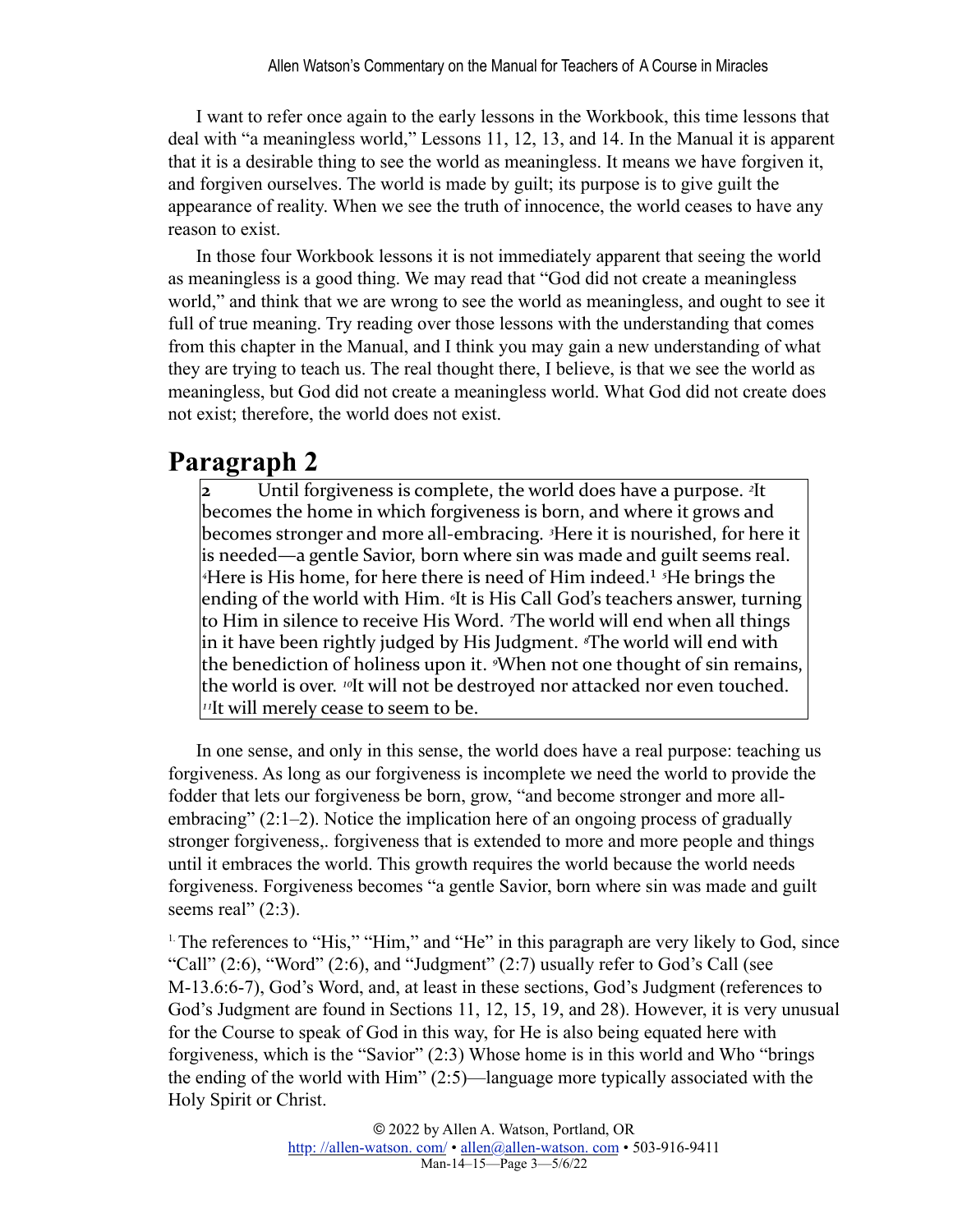The following sentences are somewhat confusing because they seem to refer to the abstract concept of forgiveness with personal pronouns, capitalized, that normally refer to God or the Holy Spirit: "His," "Him." and "He." Robert Perry's footnote to Sentence 4 on this topic is helpful in pointing out the confusion. He offers the opinion that the pronouns refer "very likely to God" because things like "Call" and "Word" are generally associated with God. He does not really explain the fact that, here, they seem to refer to forgiveness, the "gentle Savior." The way I understand it is that forgiveness is being personified. I think the pronouns refer to the Holy Spirit as the personification of .forgiveness. Plug in "forgiveness" in place of the pronouns and it all makes sense. This world is the home of forgiveness because the world needs forgiveness (2:4). It is forgiveness that will bring about the ending of the world (2:5). God's teachers answer the Call of forgiveness, and turn to it in silence to receive the Word of forgiveness (2:6). The world will end when all things in it have been rightly judged by the Judgment of .forgiveness (2:7).

I love 2:8: "The world will end with the benediction of holiness upon it." What a contrast with the typical Christian view that it will end with a cataclysmic punishment, the Battle of Armageddon, with things like "hail and fire mixed with blood" (Revelation 8:7) or ""blood...as high as a horse's bridle, for 1,600 stadia." (Revelation 14:20 (ESV))" Instead of an outpouring of the wrath of God, the world ends with a gracious blessing, one of complete forgiveness! Not one thought of sin will remain, and when that occurs, "the world is over" (2:9). Nothing terrible will happen to the world. No great punishment, no attack, no destruction—not even a touch. The world will "merely cease to seem to be" (2:11). It is a mirage, dispelled by the gentle breeze of forgiveness.

### **Paragraph 3**

Certainly this seems to be a long, long while away. <sup>*2*"</sup>When not one thought of sin remains" appears to be a long-range goal indeed. <sup>3</sup>But time stands still and waits on the goals of God's teachers. <sup>4</sup>Not one sin will remain the instant any one of them accepts the Atonement for himself. <sup>5</sup>It is no easier to forgive one sin than to forgive all of them. <sup>*«*The illusion of</sup> orders of difficulty is an obstacle the teacher of God must learn to pass by and leave behind. <sup>7</sup>One sin perfectly forgiven by one teacher of God can make salvation complete.<sup>2</sup> <sup>*s*</sup>Can you understand this? *<sup>2</sup>No*, it is meaningless to anyone here. <sup>10</sup>Yet it is the final lesson in which unity is restored. <sup>11</sup>It goes against all the thinking of the world, but so does Heaven.

<span id="page-3-1"></span>Jesus then admits that for us that "not one thought of sin remains" seems to be a vastly distant goal (3:1–2). Not one thought of sin remaining? I cannot even imagine what that will be like. Can you? It seems beyond our reach. Then he offers a consoling thought. "Tut time stands still and waits on the goals of God's teachers" (3:3). At first glance. that does not seem so consoling. It says the timing of the end is *up to us*! The next sentence makes the idea more appealing, because it says it takes *only one of us* to accept

<span id="page-3-0"></span><sup>2</sup>. To "make salvation complete" means to save the entire world. In other words, "One sin perfectly forgiven by one teacher of God" will mean that "not one thought of sin remains" in the whole world, and as a result "the world is over" (2:9).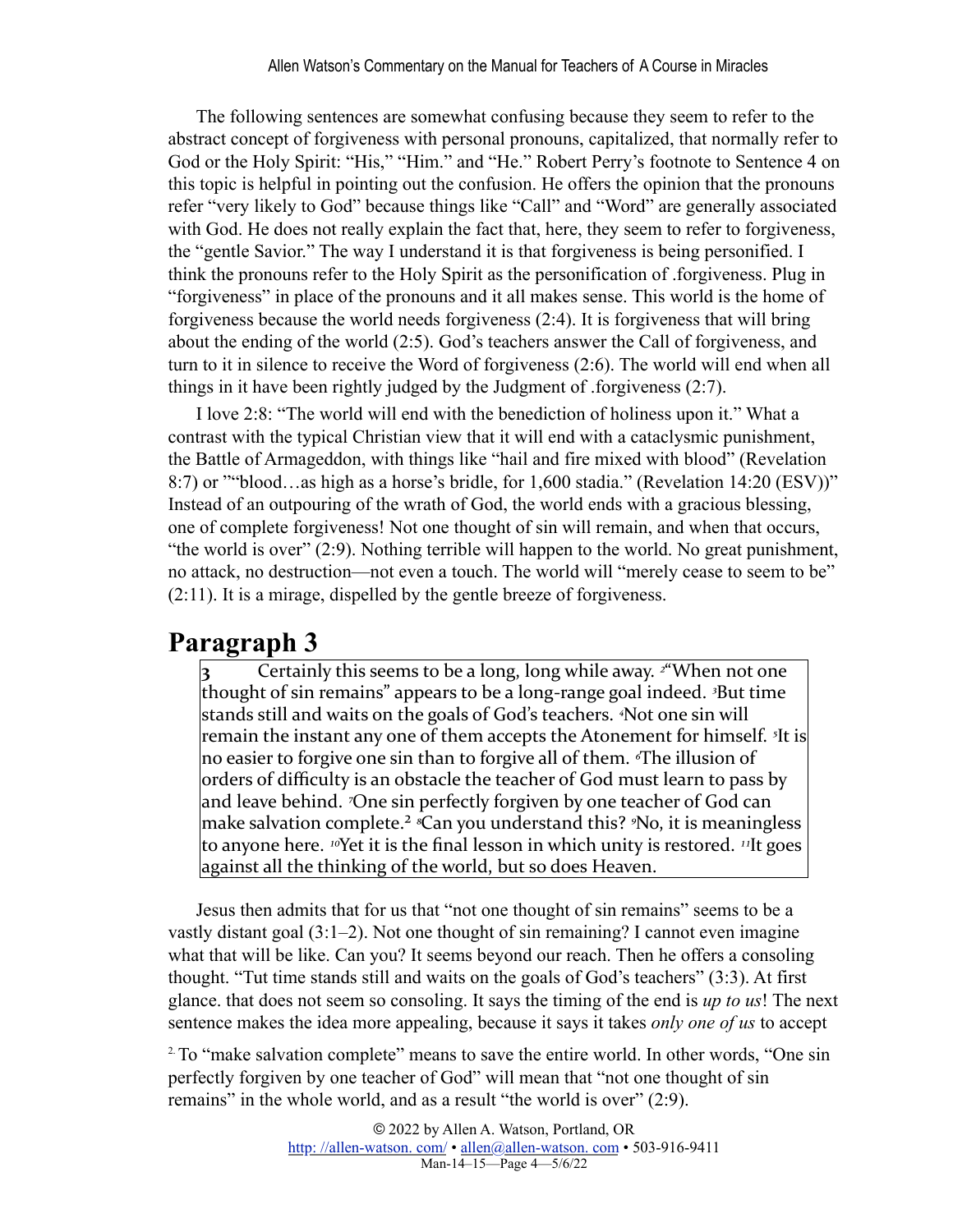the Atonement for themself (3:4). He told us as much back in Chapter 12, particularly in the first two paragraphs. The whole point of that chapter was that it takes only one teacher of God to save the world. In fact, any one of us could bring the end of the world (3:7). It's a corollary of the first principle of miracles, that there is no order of difficulty in miracles , an essential lesson for us(3:6). Once you learn that principle and accept it, you will know that forgiving all the sins of the world is no more difficult that forgiving just one "minor" sin. Once any one of us achieves this, the world will end because all minds are joined, all minds are one.

If you don't understand that, join the crowd. Neither do I. In fact, the Course tells us that we *cannot* understand it. He says flat out that "it is meaningless to anyone here" (3:8–9). So, if you think you understand, you're wrong. In discussing the implications of all minds being one in Lesson 161, he says the same thing:

*"Every mind contains all minds, for every mind is one…What can these words seem to be but empty sounds: pretty, perhaps, correct in sentiment, yet fundamentally not understood nor understandable (W-161.4:2,6)"*

If it cannot be understood, why talk about it? Because "it is the final lesson in which unity is restored" (3:10). It's incomprehensible because "it goes against all the thinking of the world" (3:11). It is understandable only to one awake in Heaven. But that is precisely why you cannot understand it as long as you are in the world. Once grasped, it will end the world.

Yet, though we cannot understand it yet, there is a purpose in talking about it. We have a part to play in making it understandable, and that is discussed in the next paragraph.

# **Paragraph 4**

The world will end when its thought system has been completely reversed. <sup>2</sup>Until then, bits and pieces of its thinking will still seem sensible. <sup>3</sup>The final lesson which brings the ending of the world cannot be grasped by those not yet prepared to leave the world and go beyond its tiny grasp. <sup>4</sup>What, then, is the function of the teacher of God in this concluding lesson?<sup>3</sup> <sup>5</sup>He need merely learn how to approach it; to be willing to go in its direction. <sup>6</sup>He need merely trust that if God's Voice tells him it is a lesson he can learn, he can learn it. <sup>7</sup>He does not judge it either as hard or easy. <sup>8</sup>His Teacher points to it, and he trusts that He will show him how to learn it.

<span id="page-4-1"></span>So, does this mean there will be some physical event in which the world ends? No. The world isn't a physical reality. It is the projection of the ego thought system. When that thought system ends, the world will "cease to seem to be"  $(4:1; 2:10)$ . Any one of us could do it at any time, but the ego thought system has not been "completely reversed" in us. "…bits and pieces of its thinking still seem sensible" to us all (4:2). None of us are

<span id="page-4-0"></span>[3.](#page-4-1)The "concluding lesson" (also called the "final lesson"—see 3:10 and 4:3) is that "One sin perfectly forgiven by one teacher of God can make salvation complete" (3:7).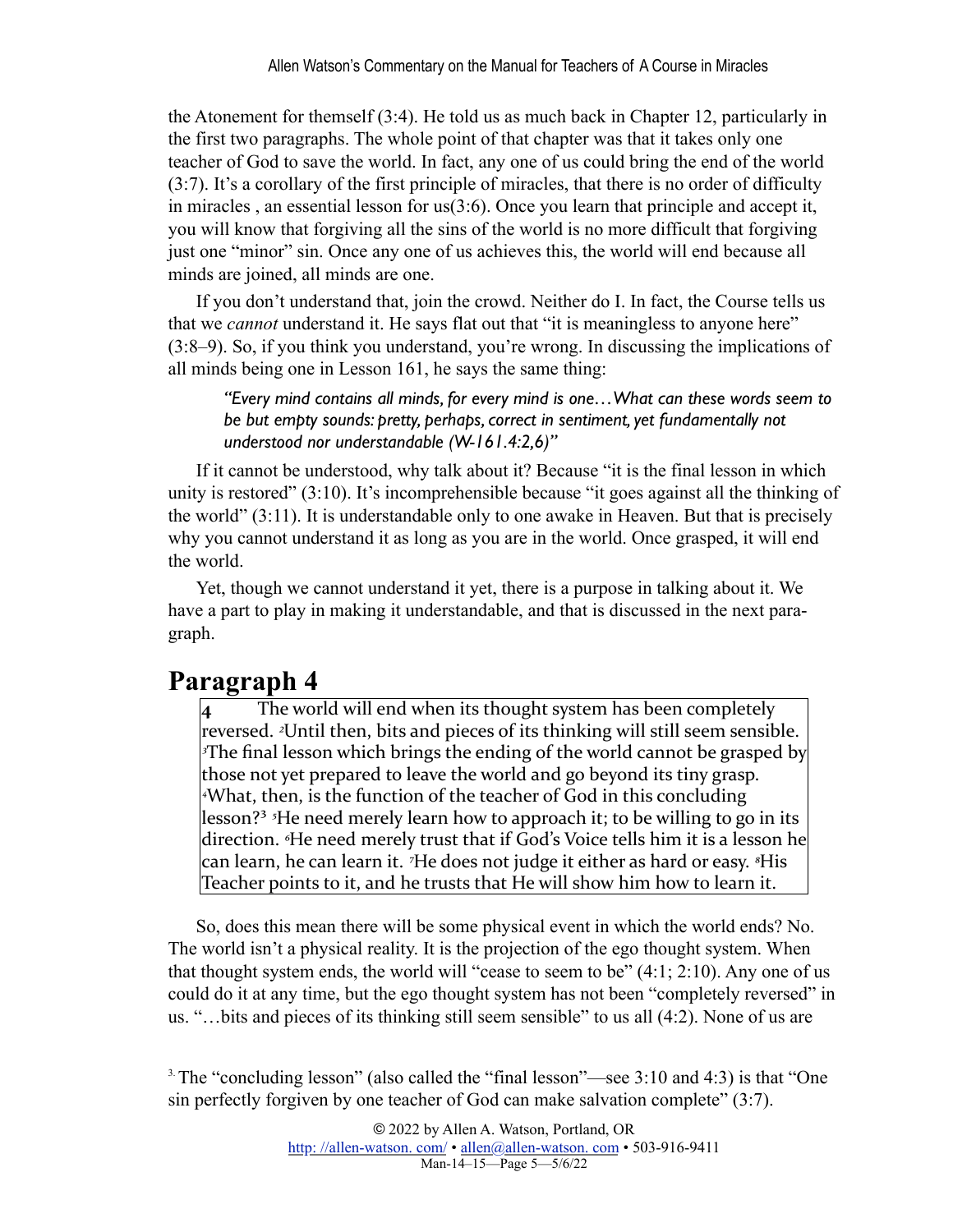quite ready to leave the world entirely behind, so we cannot grasp that final lesson. The world still holds us in its grasp (4:3).

So, again I ask: If you can't understand it because you are enmeshed in the ego thought system, why bring it up? How can we contribute to the goal of reaching this final lesson (4:4)? The answer is very reassuring to me: Just be willing to approach the idea of total forgiveness. Just be willing *to move in that direction* (4:5). Don't despair that your forgiveness is imperfect and incomplete. So is everyone's! If any one of us completely accepted the Atonement, the final lesson would be flash-communicated to all of our minds. We'd suddenly awake. "Oh, my God! Now I get it! Now I totally see it!" And after an instant of seeing a sinless world, a world without any further purpose, it would vanish. This is how Jesus puts it in the tenth "What is" section (after Lesson 310):

*"The Final Judgment on the world contains no condemnation. For it sees the world as totally forgiven, without sin and wholly purposeless. Without a cause, and now without a function in Christ's sight, it merely slips away to nothingness. There it was born, and there it ends as well. And all the figures in the dream in which the world began go with it. Bodies now are useless, and will therefore fade away, because the Son of God is limitless" (W-pII.10.2:1-6 (FIP)).*

If this final lesson seems out of your reach, realize that the Holy Spirit is telling us we *can* learn it (4:6). If He says we can, we can! We need to trust Him in that. Don't judge it as hard or as easy (4:7). Our Teacher is pointing to that final lesson for us. A teacher of God trusts Him to show us how (4:8).

## **Paragraph 5**

<span id="page-5-2"></span>**5** The world will end in joy, because it is a place of sorrow. <sup>2</sup>When joy has come, the purpose of the world has gone. <sup>*3*The world will end in peace,</sup> because it is a place of war. <sup>4</sup>When peace has come, what is the purpose of the world? <sup>*s*</sup>The world will end in laughter, because it is a place of tears. <sup>*«*Where there is laughter, who can longer weep? <sup>7</sup>And only complete forgive-</sup> ness brings all this to bless the world. <sup>*s*In blessing it departs,<sup>4</sup> for it will not</sup> end as it began. *<sup>T</sup>o* turn hell into Heaven is the function of God's teachers, for what they teach are lessons in which Heaven is reflected. <sup>10</sup>And now sit down in true humility and realize that all God would have you do, you can do. <sup>11</sup>Do not be arrogant and say you cannot learn His Own curriculum. <sup>12</sup>His Word says otherwise. <sup>13</sup>His will be done.<sup>5</sup> <sup>14</sup>It cannot be otherwise.  $\mu$ <sub>5</sub>And be you thankful it is so.

<span id="page-5-3"></span>What will the end of the world be like? No apocalypse. No cataclysm. No Armageddon. No! This place of sorrow will end in joy! When we are engulfed in joy, the world

<span id="page-5-1"></span><span id="page-5-0"></span><sup>[4.](#page-5-2) "It"</sup> refers to the world. In other words, the world will depart in blessing. [5.](#page-5-3)Matthew 6:10 (RSV): "Thy kingdom come. Thy will be done, On earth as it is in heaven." In this context, God's will is that you learn the final lesson ("One sin perfectly forgiven by one teacher of God can make salvation complete" [3:7]), bring forgiveness to the world, and thus bring "the ending of the world" (4:3).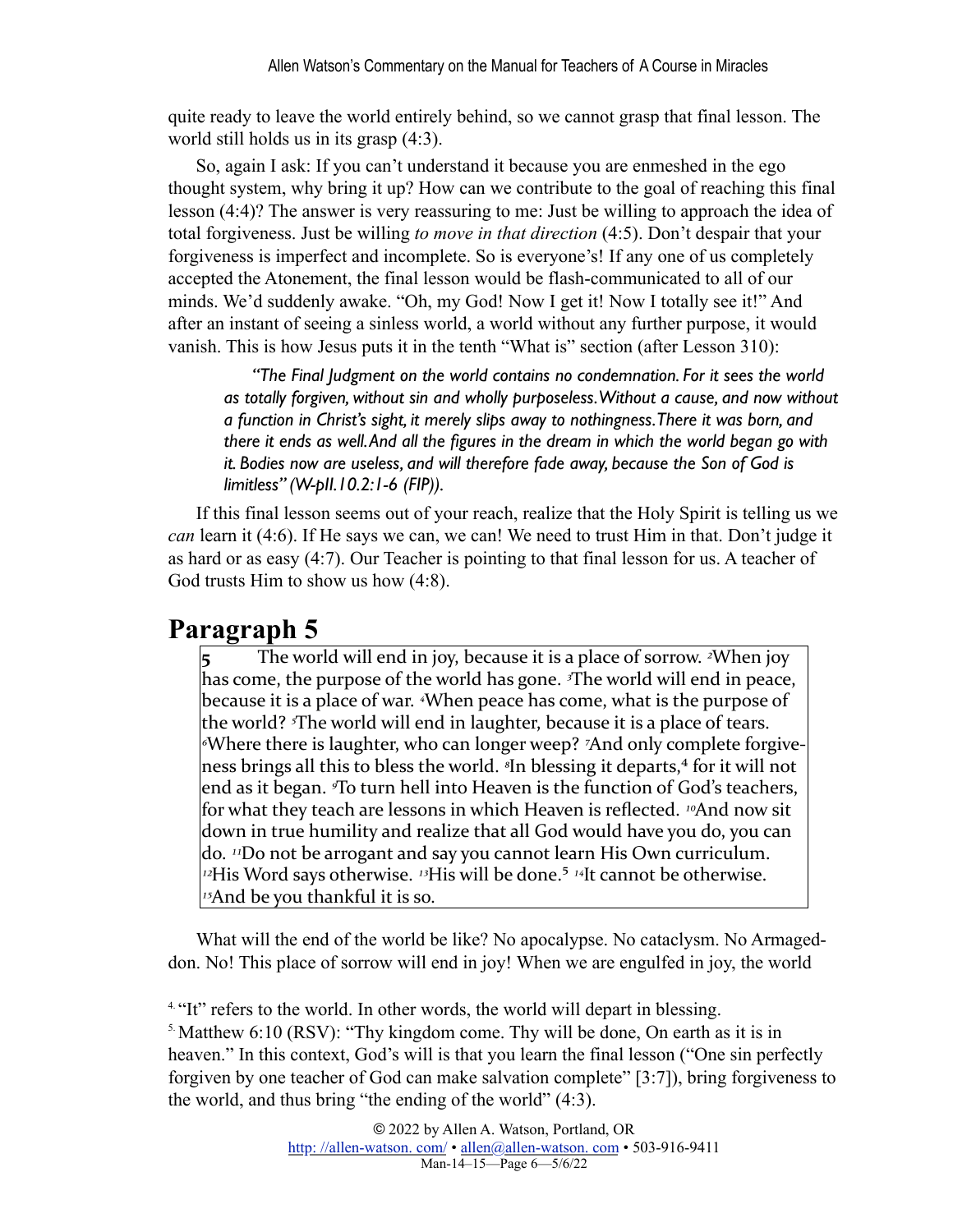has no more purpose, since its purpose was sorrow. The world of war will end in peace. War was its purpose, so when peace comes, the world has no purpose. The "veil of tears" will end in laughter! Who then needs to weep? So, no more world  $(5:1-6)$ ..

Joy, peace, laughter…only complete forgiveness can bring these things (5:7). Forgiveness blesses the world, and being blessed, it departs (5:8). The physical universe began, so science tells us, with a Big Bang. But this is the way the world ends; not with a bang, but a blessing, a rejoicing, a laugh.

This is the function of God's teachers—of you and me: to turn hell into Heaven (5:9). This world is hell sometimes; indeed, much of the time. But we teach "teach lessons in which Heaven is reflected" (5:9). We bring reflections of Heaven into the world, and as we bring more and more, the world shifts from a hellish place to a heavenly one. Slowly, but it shifts.

Let us then "sit down in true humility," knowing that if God has called us to do something we can do it (5:10). It is not arrogant to think that we can transform hell into Heaven. It is true humility, no longer pretending that we know better than God. To say we can't do it, we can't learn His lesson, *that* is arrogant (5:11). God's Word says otherwise (5:12). We so often pray, "Thy will be done." Do we mean it? How could it be otherwise (5:13–14)? Instead of resisting that will, be thankful that it must be done; it cannot be otherwise (5:15).

*"Humble yourselves therefore under the mighty hand of God, so that he may exalt you in due time. Cast all your anxiety on him, because he cares for you" (2 Peter 5:6–7.)*

# **15. Is Each One to Be Judged in the End?**

# **Paragraph 1**

Indeed, yes! <sup>2</sup>No one can escape God's Final Judgment. <sup>3</sup>Who could flee forever from the truth? <sup>4</sup>But the Final Judgment will not come until it is no longer associated with fear. <sup>5</sup>One day each one will welcome it, and on that very day it will be given him. <sup>*«*He will hear his sinlessness proclaimed</sup> around and around the world, setting it free as God's Final Judgment on him is received. *This* is the Judgment in which salvation lies. *If his* is the Judgment that will set him free. *<sup>This is* the Judgment in which all things</sup> are freed with him. <sup>10</sup>Time pauses as eternity comes near, and silence lies across the world that everyone may hear this Judgment of the Son of God:

<sup>11</sup>Holy are you, eternal, free, and whole, at peace forever in the heart of God. <sup>12</sup>Where is the world, and where is sorrow now?

I expected the answer to this question to be "No." "Of course, God does not judge us," I thought, knowing the Course's insistence on our innocence. I was wrong! Jesus replies with an emphatic, "Indeed, yes!" (1:1) He goes on to say that no one can escape His Final Judgment (1:2)! Nobody can run from the truth forever (1:3).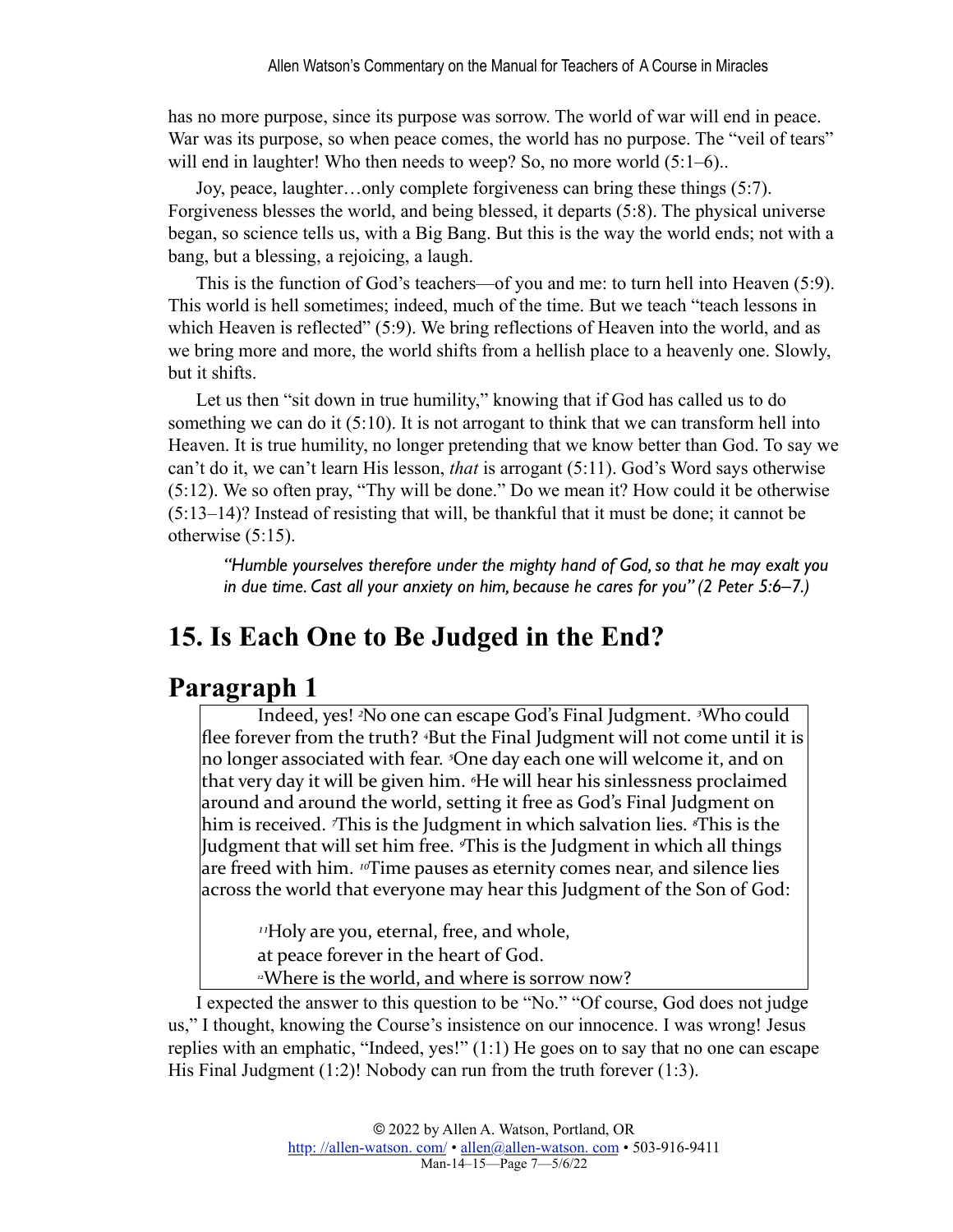Sounds a bit scary, doesn't it? Jesus is playing with us here. He deliberately shocks us to get our full attention. These lines, when addressed to minds that still believe to some degree in sin and guilt, could strike terror in our hearts. That's the point, I think. It shocks us into realizing that we still think we are guilty. Jesus quickly staves off our misunderstanding by saying that there will be no Final Judgment "until it is no longer associated with fear" (1:4). In other words, if the idea of God's Final Judgment arouses fear in you, you haven't yet understood it. You are still harboring a belief in sin and guilt. Fear will always be your response until you realize that the judgment Jesus is speaking of here is not one of punishment, but of approbation, innocence, praise, and approval. Moreover, the Final Judgment isn't possible until our forgiveness is complete, as we've seen in the previous chapter.

<span id="page-7-1"></span>So *yes*, everyone will be judged in the end. When we are ready to welcome that Final Judgment (and all of us will be) it will be given to us (1:5). And not only to *us*; it will be proclaimed "around and around the world," as if one time around the world is not sufficient to celebrate the great event (1:6)! The proclamation of our innocence will set the entire world free.<sup>[6](#page-7-0)</sup> This Judgment does not punish; it saves us (1:7). It does not imprison us; it sets us free, and "all things" with us (1:8–9). As Paul suggests (see footnote 6), "the creative universe is waiting with eager expectation for God's sons to be revealed," time pauses, silence lies across the world as everyone and everything waits to hear this glorious, delightfully amazing Judgment (1:10). The content of the Final Judgment follows.

"Holy are you, eternal, free, and whole, at peace forever in the heart of God"  $(l:1)$ .

Imagine how it will feel to hear these words spoken to *you* by God Himself! God declares you holy. He says you are free from all the luggage of the past you've been dragging around. You are whole, not one scar, nothing missing from your being. And God tells you that you are at peace forever in His heart! Hearing that, you will realize that the world has disappeared along with your need of it, and sorrow has ceased to be even possible (1:12). You are not alone in hearing this. The whole world hears it, and everyone realizes they share it with you. Again, this echoes Paul's words: " the universe itself is to

<span id="page-7-0"></span> $6.$  In Paul's Epistle to the Romans in the Bible, he speaks in the same way of the liberation of the world when we are all joined in the Sonship at the Final Judgment. He also states that we now eagerly wait for this event, yet with patience.

" For I reckon that the sufferings we now endure bear no comparison with the glory, as yet unrevealed, which is in store for us. The created universe is waiting with eager expectation for God's sons to be revealed. It was made subject to frustration, not of its own choice but by the will of him who subjected it, yet with the hope that the universe itself is to be freed from the shackles of mortality and is to enter upon the glorious liberty of the children of God. Up to the present, as we know, the whole created universe in all its parts groans as if in the pangs of childbirth. What is more, we also, to whom the Spirit is given as the firstfruits of the harvest to come, are groaning inwardly while we look forward eagerly to our adoption, our liberation from mortality. It was with this hope that we were saved. Now to see something is no longer to hope: why hope for what is already seen? But if we hope for something we do not yet see, then we look forward to it eagerly and with patience." (Romans 8:18-25)

> © 2022 by Allen A. Watson, Portland, OR http://allen-watson.com/ • allen@allen-watson.com • 503-916-9411 Man-14–15—Page 8—5/6/22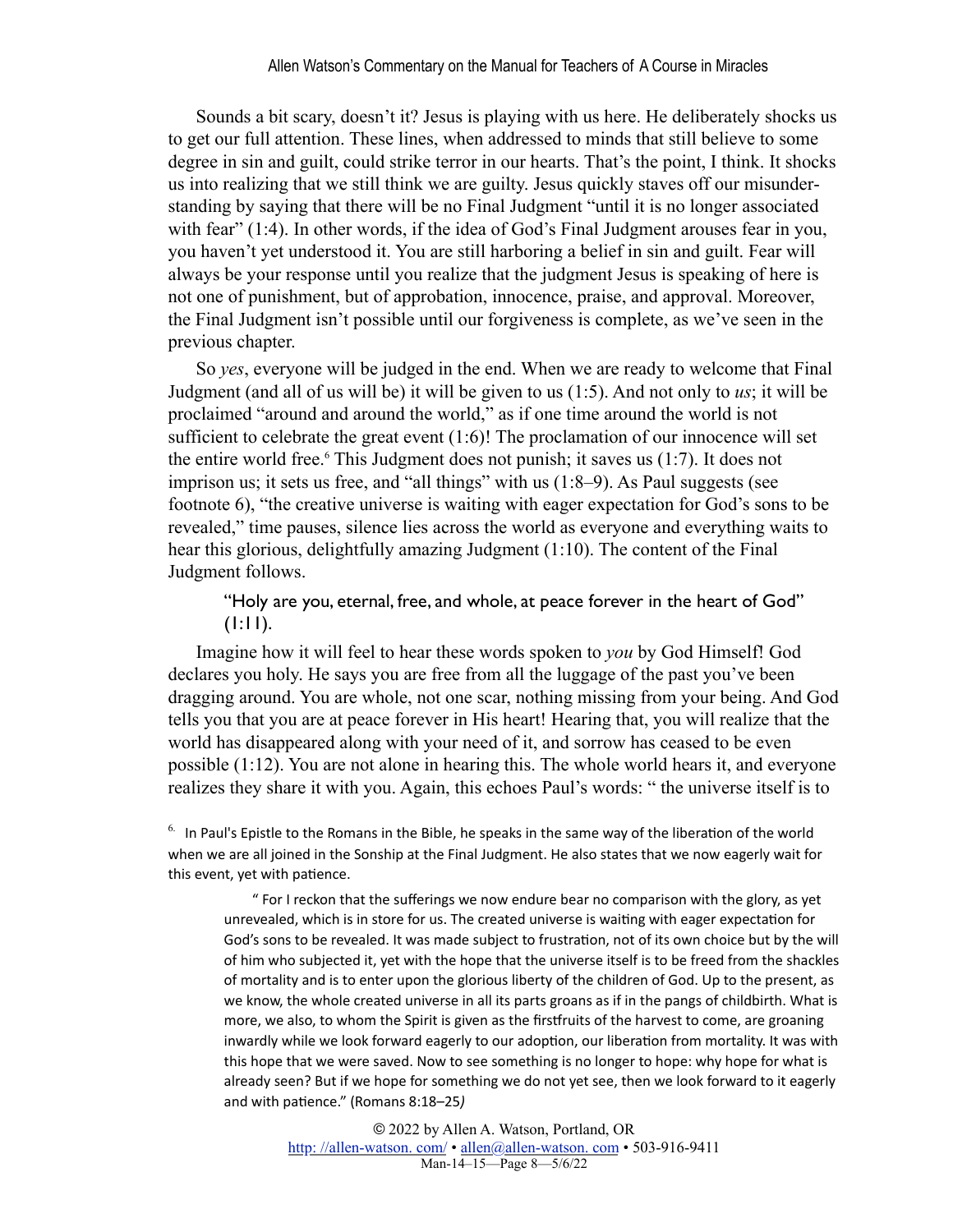be freed from the shackles of mortality and is to enter upon the glorious liberty of the children of God." All this, because you have welcomed God's Judgment without fear.

# **Paragraph 2**

Is this your judgment on yourself, teacher of God? <sup>2</sup>Do you believe that this is wholly true? <sup>3</sup>No—not yet, not yet. <sup>4</sup>But this is still your goal; why you are here. <sup>5</sup>It is your function to prepare yourself to hear this Judgment and to recognize that it is true. *One* instant of complete belief in this and you will go beyond belief to certainty. <sup>7</sup>One instant out of time can bring time's end. <sup>*§*Judge not, for you but judge yourself and thus delay this</sup> Final Judgment.<sup>7</sup> <sup>*N*</sup>hat is your judgment on the world, O teacher of God? <sup>10</sup>Have you yet learned to stand aside and hear the Voice of Judgment in yourself? <sup>11</sup>Or do you still attempt to take His role from Him? <sup>12</sup>Learn to be quiet, for His Voice is heard in stillness. <sup>13</sup>And His Judgment comes to all who stand aside in quiet listening and wait for Him.

<span id="page-8-1"></span>"Do you judge yourself this way?" Jesus asks us (2:1). Maybe partly, but "Do you believe that this is wholly true?" (2:2). Of course not, not yet (2:3). Not *yet*, but you will. Coming to this grand conclusion is why you are here. It is your goal (2:4):

*"Forget not that the healing of God's Son is all the world is for. That is the only purpose the Holy Spirit sees in it, and thus the only one it has. Until you see the healing of the Son as all you wish to be accomplished by the world, by time, and all appearances, you will not know the Father or yourself."" (T-24.VI.4:1–3 (CE), T-24.VI.4:1-3 (FIP))*

Our entire purpose in this world is to prepare ourselves to hear God's Judgment without fear, and to know that it is true (2:5). Our aim is to affirm with God, "I am the holy Son of God Himself" (W-191), and to believe with all our being that it is so. When the last vestige of doubt or disbelief is gone even for an instant, in that *one instant* certainty will be born, and mere belief will be left behind (2:6). Time will end, because in that one instant you have stepped out of time into the realization of the Truth of eternity  $(2:7)$ .

Once again our spiritual growth is tied to leaving judgment behind. When you or I judge, we inevitably do it so as to find fault, either with ourselves or someone else who is really a reflection of us, a part of us seen as separate. When we judge in this way, we delay God's Final Judgment (2:8). The footnote in the CE to 2:8 points out that the Course says that when you judge others, you cannot avoid judging yourself.

We've looked at God's judgment of the world; what is *your* judgment (2:9). Have you begun to learn how to ignore your ego's judgment and accept God's judgment in its place (2:10)? The divine judgment is in your mind, if you will be still and listen (2:12). If you

<span id="page-8-0"></span><sup>7</sup> Matthew 7:1 (KJV): "Judge not, that ye be not judged." The reinterpretation implied in the above allusion is essentially the same as that found in T-3.X.1:4: "When the Bible says, 'Judge not, that ye be not judged,' it merely means that if you judge the reality of others at all, you will be unable to avoid judging your own."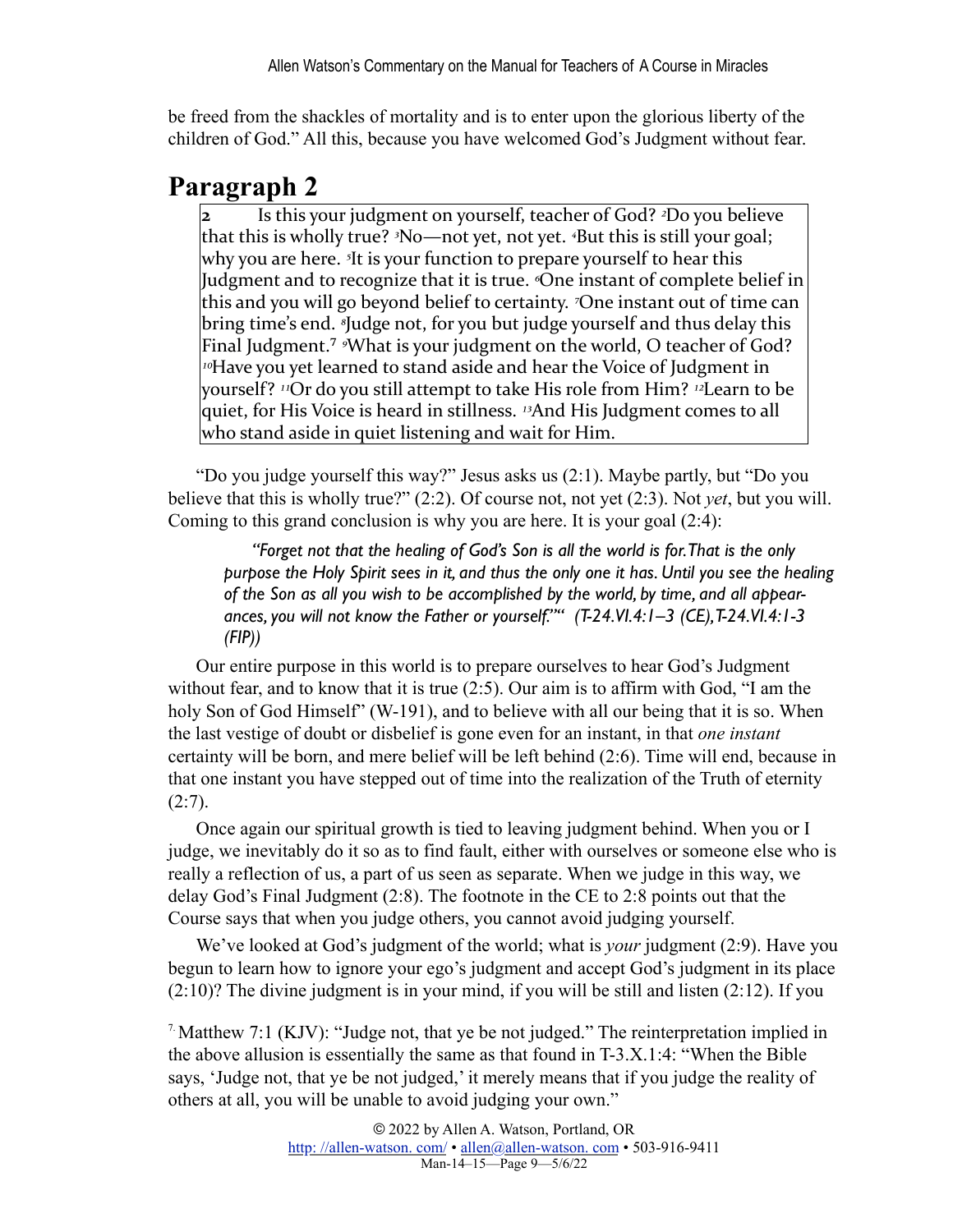are still relying on your own judgment you are continuing to "attempt to take His role from Him" (2:11). If we are willing to "stand aside in quiet listening," waiting for His Voice to speak, His Judgment will come to us (2:13).

This takes practice, something the Workbook gives us when we try to follow its instructions to the letter. Far too often, we read the lesson of the day as a kind of inspirational uplift in the morning and then forget about it. That's not "doing" the Workbook. It does us no more good spiritually than reading about physical exercise does for our bodies. You have to really do the exercises.

But the Workbook isn't life; it's just practice. We need to be still and listen in meditation, true, but that is supposed to help us be still and listen all during the day, in every situation. Lesson 284 in the Workbook spells it out in what I call "The process of changing thoughts." I wrote two articles, one based on Lesson 284, one on Review 1 of the Workbook, which I will attach as Appendices to this commentary. Here is a bulletpoint summary of the steps:

- 1. Listening just to the ego; thinking peace depends on outer conditions.
- 2. Repeating the words of truth; engaging in structured meditation, creating periods of peace at specific times in a dedicated space, in quiet, with eyes closed.
- 3. Increasing repetition of the truth; meditating at many times during the day, finding peace without need for any special setting.
- 4. Accepting the truth with reservations; starting to bring peace with us into our stressful life situations.
- 5. Increasingly serious consideration of the truth; recognizing peace as part of us and not based on outward conditions, spreading peace around us.
- 6. Full acceptance of the truth; peace now seen everywhere.

The idea is that at first we need to manufacture peace, so to speak: get alone, do deep breathing, close our eyes and quiet our minds. As our acceptance of God's Word increases, we have less and less need for any outward props to find peace, gradually realizing wee *are* the peace and can bring it with us into every situation. Finally, we see the real world We see peace everywhere.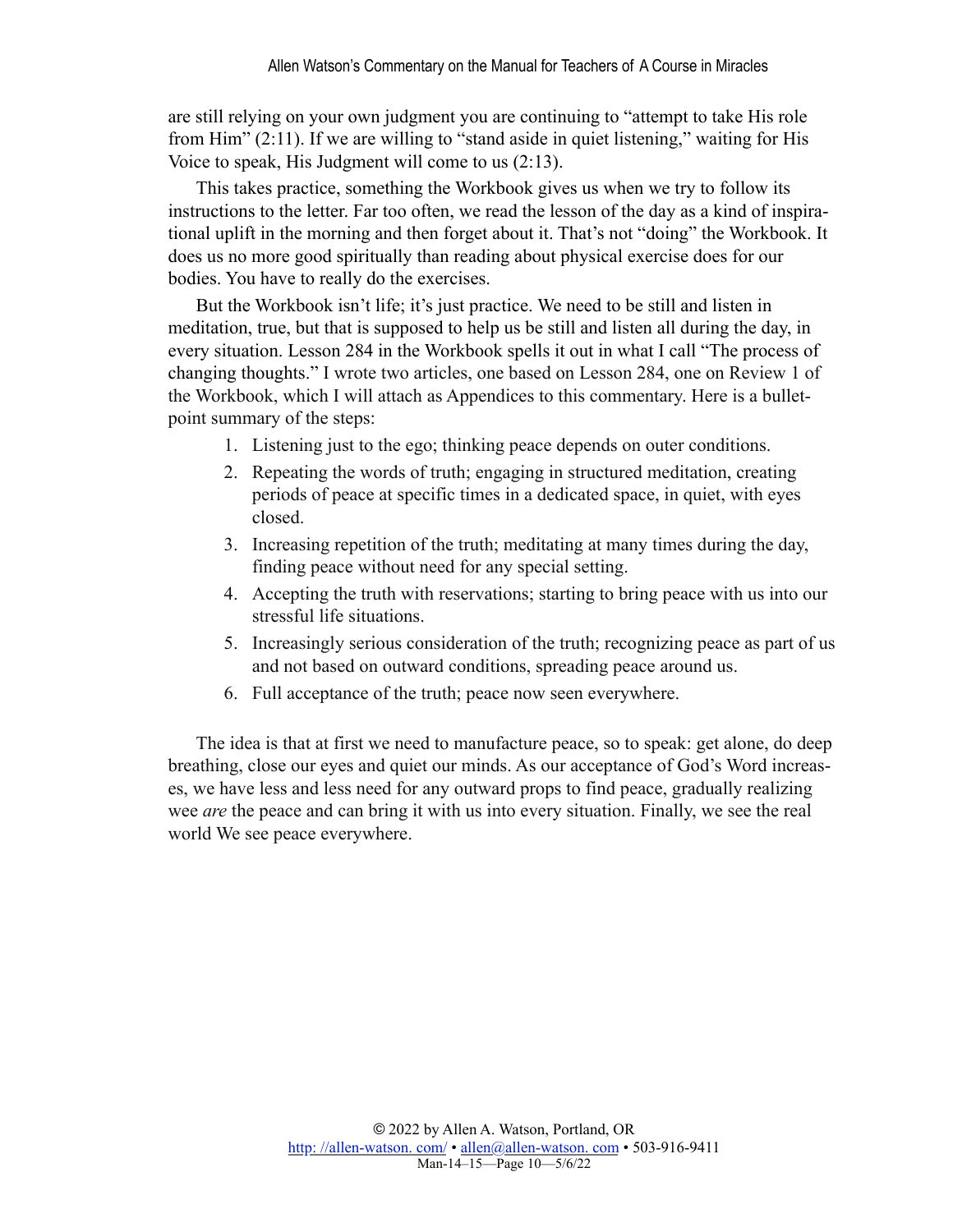# **Paragraph 3**

You who are sometimes sad and sometimes angry, who sometimes feel your just due is not given you and your best efforts meet with lack of appreciation and even with contempt—give up these foolish thoughts. *<sup>2</sup>They* are too small and meaningless to occupy your holy mind an instant longer. <sup>3</sup>God's Judgment waits for you, to set you free. <sup>4</sup>What can the world hold out to you, regardless of your judgments on its gifts, that you would rather have? <sup>*s*You will be judged, and judged in fairness and in honesty.</sup> *<sup>√There is no deceit in God. <sup>7</sup>His promises are sure. <sup><i>§*</sup>Only remember that.</sup> **His promises have guaranteed His Judgment, and His alone, will be** accepted in the end. <sup>10</sup>It is your function to make that end be soon. <sup>11</sup>It is your function to hold His Judgment in your heart and offer it to all the world to keep it safe. $8$ 

<span id="page-10-1"></span>This final paragraph always delights me in the way it starts. It's like Jesus slapping us "upside the head," as the saying goes, to wake us up. It starts out sounding so sympathetic and understanding. We think, "Yes, Jesus; I do sometimes feel sad and sometimes angry. And not getting my just due, not being appreciated for my best efforts, yeah! I sure feel that way sometimes." Then come the slap: he says, "Give up these foolish thoughts!" (3:1). He clearly means to shock us. It's meant to wake us up.

It isn't that we are so dumb or stupid to think this way. He says in effect, "You are better than this." These thoughts are "too small and meaningless to occupy your holy mind an instant longer" (3:2). You are capable of much grander and meaningful thinking if you would just be still and listen to the Truth. The highest thought of all, God's Judgment, is just waiting in your mind for you to notice it and allow it to set you free (3:3). No one with any sense would choose the world's gifts over this (3:4).

So, yes, you will be judged in the dnd "in fairness and in honesty," concluding that you ore holy, eternal, free, and whole (3:5; 1:11). God promises it is so, and He does not engage in fraud (3:6). He means what He says; when He makes a promise, you can count on it (3:7). It's sad that we need to be reminded of this over and over, but face it, we *do* mistrust God and doubt His Word. So Jesus has to urge us to "remember that," remember that God's promises are sure (3:8). And he says it yet again: "His promises have guaranteed His Judgment, and His alone, will be accepted in the end" (3:9). No matter how often you may feel guilty, imperfect, and very much less than holy, God's Judgment remains unshaken. In the end, that's all that matters.

Our job as God's teachers is to hasten that end, to make it be soon. We have it in our power to do that! How? By constantly reminding ourselves of God's Judgment, holding it in our hearts, and offering it to all the world. As the Course so often puts it, accepting Atonement for ourselves and offering forgiveness to all the world. That is our function.

<span id="page-10-0"></span><sup>&</sup>lt;sup>[8.](#page-10-1) "It"</sup> refers to His Judgment. Your function, then, is to hold His Judgment in your heart and offer His Judgment to all the world, in order to keep His Judgment safe (safely held in your heart).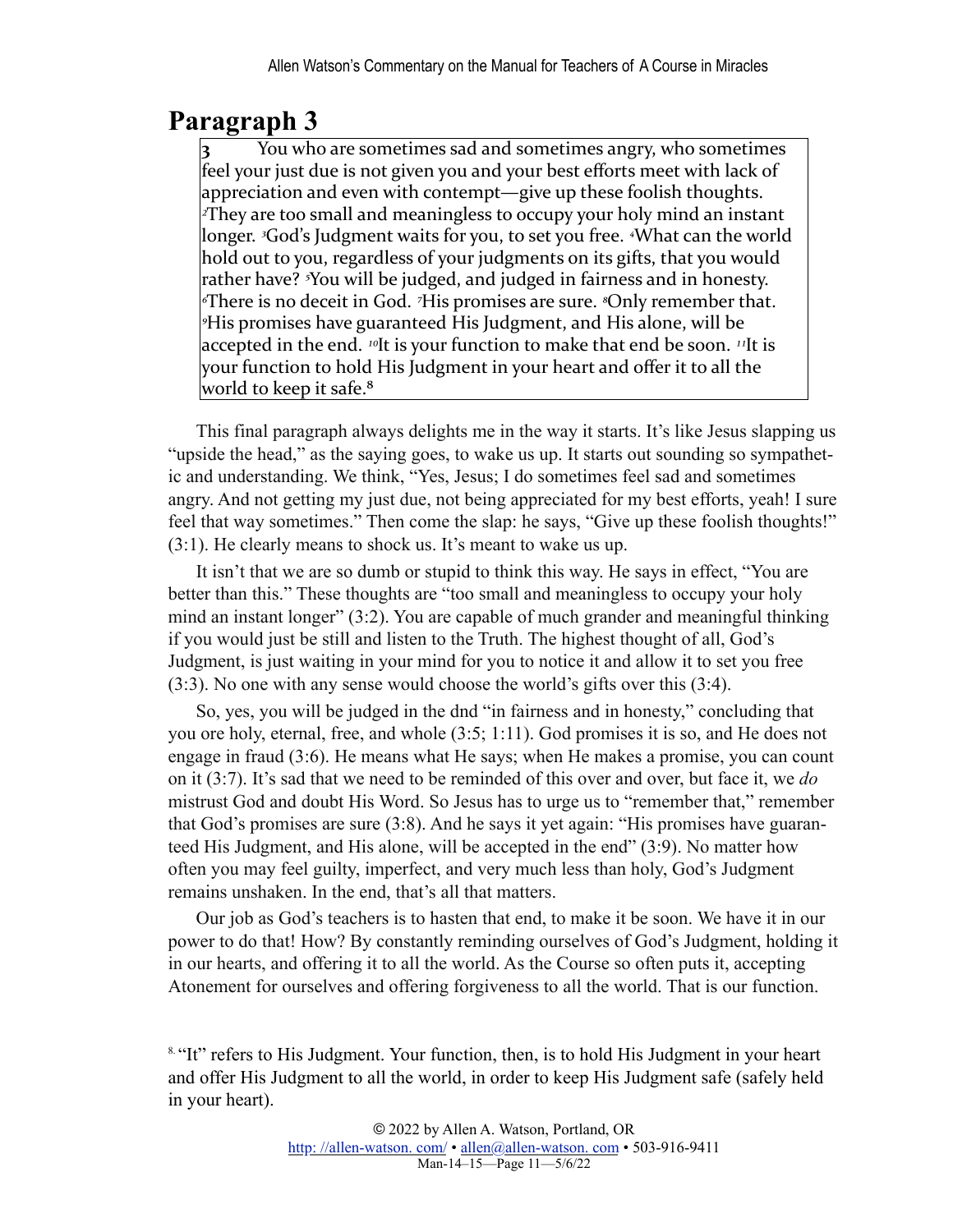Reading over Lesson 62 would be appropriate here:

### **Forgiveness is my function as the light of the world.**

It is your forgiveness that will bring the world of darkness to the light. *<sup>2</sup>* It is your forgiveness that lets you recognize the light in which you see. *<sup>3</sup>* Forgiveness is the demonstration that you are the light of the world. *<sup>4</sup>* Through your forgiveness does the truth about yourself return to your memory. *<sup>5</sup>* Therefore in your forgiveness lies your salvation.

**2** Illusions about yourself and the world are one. <sup>2</sup>That is why all forgiveness is a gift to yourself. *<sup>3</sup>* Your goal is to find out who you are, having denied your identity by attacking creation and its Creator. *<sup>4</sup>* Now you are learning how to remember the truth. *<sup>5</sup>* For this, attack must be replaced by forgiveness, so that thoughts of life may replace thoughts of death.

<span id="page-11-1"></span>**3** Remember that in every attack you call upon your own weakness, while each time you forgive you call upon the strength of Christ in you.[9](#page-11-0) *<sup>2</sup>* Do you not then begin to understand what forgiveness will do for you? *<sup>3</sup>* It will remove all sense of weakness, strain, and fatigue from your mind. <sup>4</sup>It will remove all fear and guilt and pain. <sup>5</sup>It will restore the invulnerability and power God gave His Son to your awareness.

**4** Let us be glad to begin and end this day by practicing today's idea, and to use it as frequently as possible throughout. *<sup>2</sup>* It will help to make the day as happy for you as God wants it to be. *<sup>3</sup>* And it will help those around you, as well as those who seem to be far away in space and time, to share this happiness with you.

**5** As often as you can, closing your eyes if possible, say to yourself:

*2 Forgiveness is my function as the light of the world. 3 I would fulfill my function, that I may be happy.*

*4* Then devote a minute or two to considering your function, and the happiness and release it will bring you.

**6** Let related thoughts come freely, for your heart will recognize these words, and in your mind is the awareness that they are true. *<sup>2</sup>* Should your attention wander, repeat the idea and add:

*3 I would remember this because I want to be happy.*

<span id="page-11-0"></span>[9.](#page-11-1)T-31.IX.2:3: "You always choose between *your* weakness and the strength of Christ in you."

> © 2022 by Allen A. Watson, Portland, OR http://allen-watson.com/ • allen@allen-watson.com • 503-916-9411 Man-14–15—Page 12—5/6/22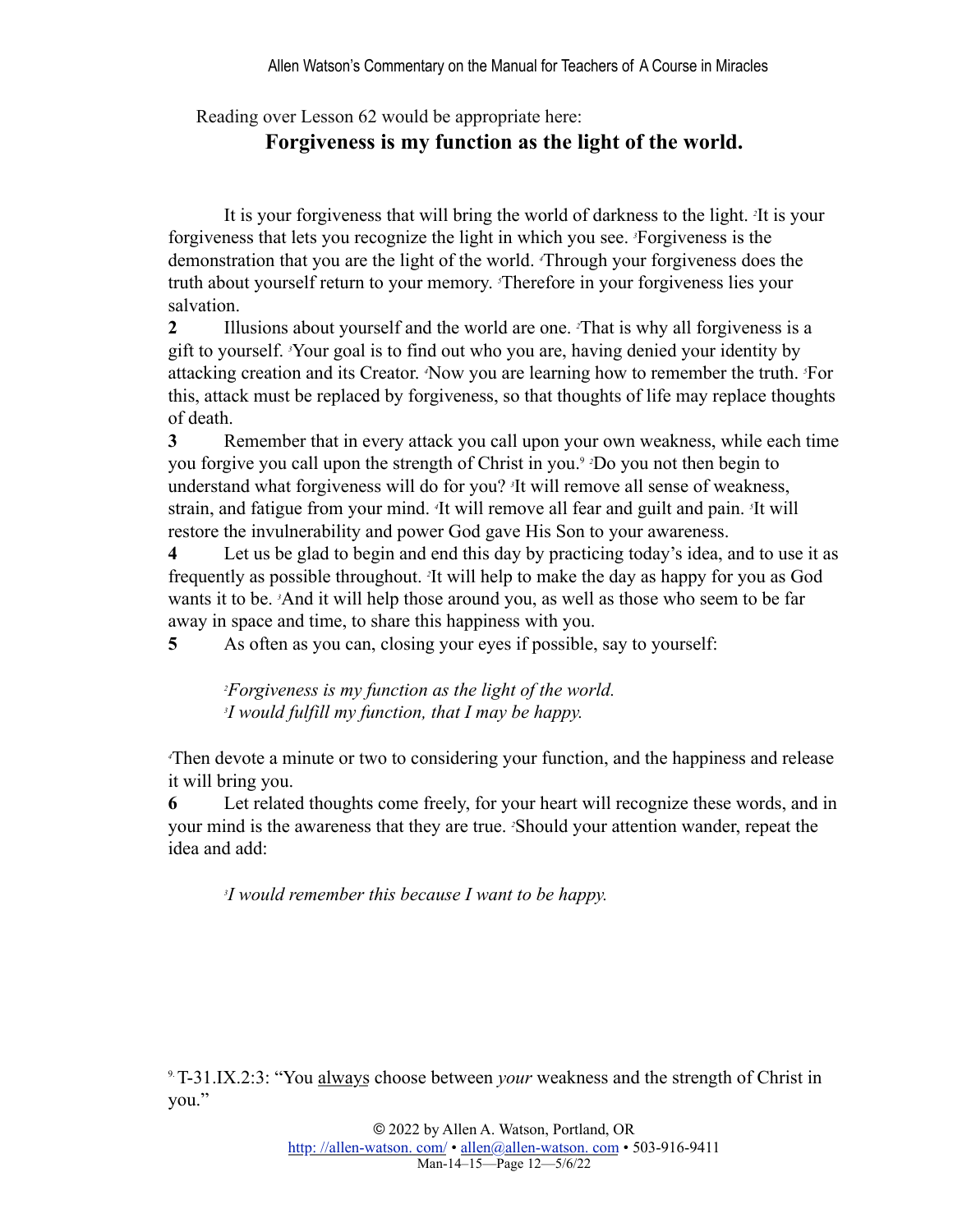# *Appendices* THE PROCESS OF CHANGING THOUGHTS

Frequent repetition of an idea is necessary to our learning that idea, particularly if the idea is directly contrary to something we have previously accepted as true. Since the thought system of the Holy Spirit is diametrically opposite to the ego's thought system- which all of us have accepted, as is demonstrated by our presence in this world of separation--frequent repetition of the ideas of the Course is basic to our learning the Course.

All through the Text and Workbook, the same ideas are repeated and restated, over and over. In the lessons of the Workbook we are urged to repeat the idea for the day every hour, and in Part I each idea is reviewed so that we spend two days with it, at the least. Jesus recognizes that replacing the ego's thoughts with God's thoughts is a slow, gradual process, and there is no guilt in recognizing that while I may conceptually understand some idea from the Course (such as "Loss is not loss when properly perceived") I am still far from total acceptance of it. If I recognize my imperfect acceptance of the ideas of the Course, continued repetition of the idea and continued application of it in varied situations is the prescribed remedy.

# Five Stages in the Process of Thought Change

Lesson 284 in the Workbook speaks directly of this process by which our thoughts are changed. Its title is, "I can elect to change all thoughts that hurt." This is how it describes the process of thought change:

*This is the truth at first to be but said and then repeated many times; and next to be accepted as but partly true, with many reservations. Then to be considered seriously more and more, and finally accepted as the truth.*

There are clearly five stages in the process of thought change. Preceding all these stages is a state in which we believe the exact opposite, or have no opinion on the subject. For most of us, this Zero State is our condition when we first begin to read the Course.

Take, for instance, the simple statement: "Loss is not loss when properly perceived." Most of us open the Course firmly convinced that loss is loss, and it is very real; our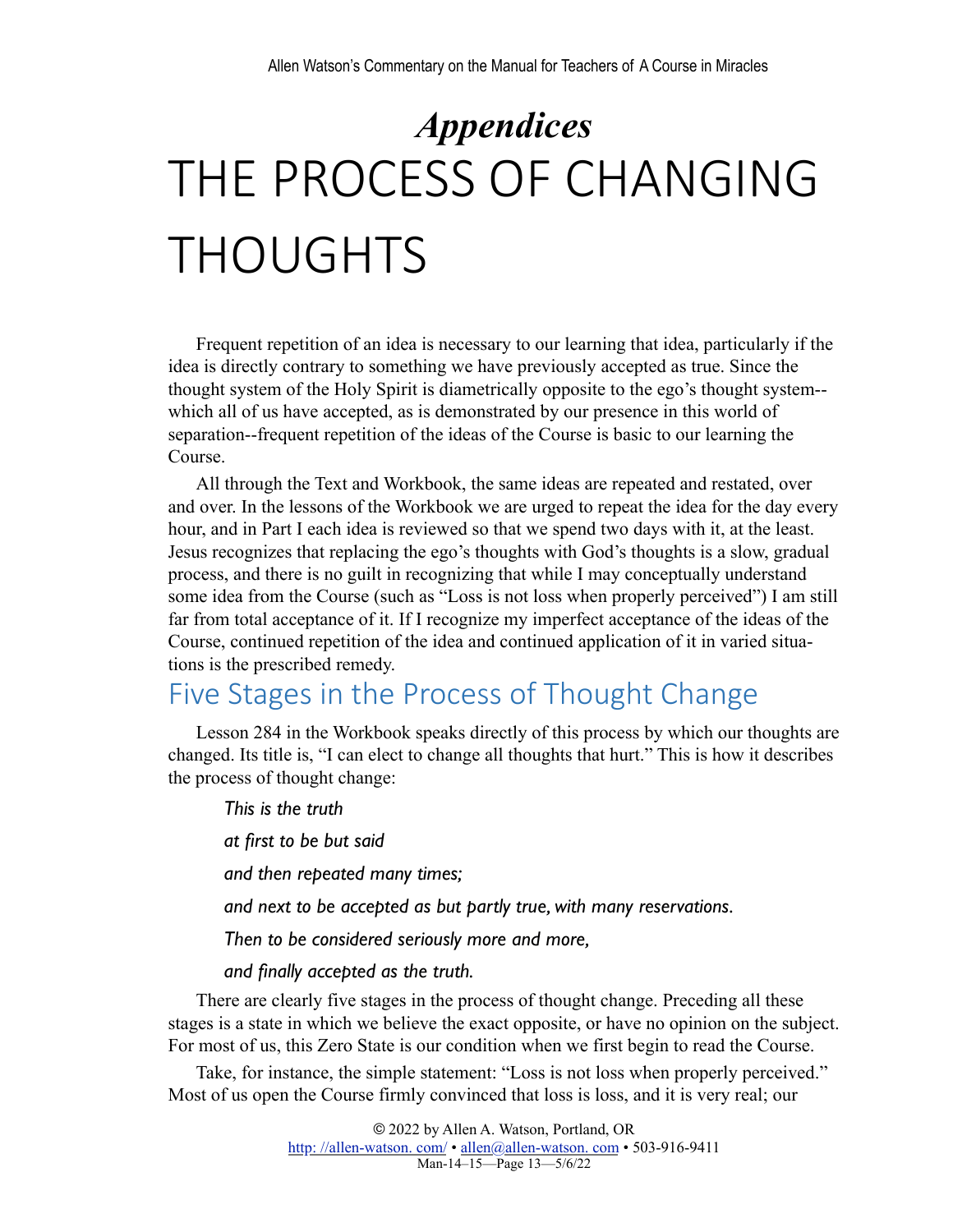belief in the reality of loss is unquestioned. In the Course we encounter very clear statements that tell us we are wrong, that loss does not really exist except as a mistaken belief in our minds. In working with that idea, we will slowly move through these five stages of thought change.

### 1. Verbal Belief - "at first to be but said"

Change of thought begins with what is really no more than lip service to an idea. At this beginning stage we are really saying no more than, "I think this idea is true and I would like to believe it." With many ideas in the Course, the Verbal Belief stage is even less than that: it is coming to the place of saying, "This <may> be true and I am willing to believe it." If we are honest with ourselves we will realize that with many of the Course's ideas, we have progressed no farther than this. With some of the ideas of the Course, such as the teaching that God did not create the world, it took me nearly three years to even reach this stage of being willing to consider the idea as true.

### 2. Mental Belief - "and then repeated many times"

Having decided to admit the new idea into our thought system (Stage 1) does not do much; it isn't any more than cracking open the door to let it in. The next stage is where frequent repetition comes in. We repeat the idea over and over, perhaps aloud, perhaps silently. We buy cassette tapes of readings from the Course and listen to them over and over. We actually do the workbook lessons. (I am convinced that the reason most of us "fail" in our practice of the workbook lessons, "forgetting" to do the frequent repetitions, is that in truth we have not even reached Stage 1 with the idea in question; we are not willing to let it in.) We read the Text over and over. During this stage we still don't actually believe the idea; we are trying to convince our minds it is true. With most of the ideas of the Course, most students are still working in this Second Stage. I am sure that is true of myself.

# 3. Partial Belief - "next to be accepted as but partly true, with many reservations"

The frequent repetition of the idea brings us into situations where we find specific experiences that validate the truth of the idea for us. We have a holy instant, or a moment of forgiveness in one relationship, and we recognize the truth of something the Course has been telling us. This is the "Aha!" experience, the realization of "Now I know what the Course means by this!" Perhaps we experience a shift in perception with one person and see their innocence, see that there was no sin and therefore nothing to forgive. We now can see the truth of the Course in this situation. But we still have difficulty applying it to someone who deeply abused us, or to someone like Hitler, or to mass murderers. We are still perceiving orders of difficulty in miracles. We accept the idea but "with many reservations." Some of us, with some of the ideas of the Course, have reached Stage 3. 4. Increasing Belief - "Then to be considered seriously more and more"

Stage 4 is what the Course refers to as generalization. Once we have seen the truth of one of the Course's ideas in one situation, we begin to experience it more and more, in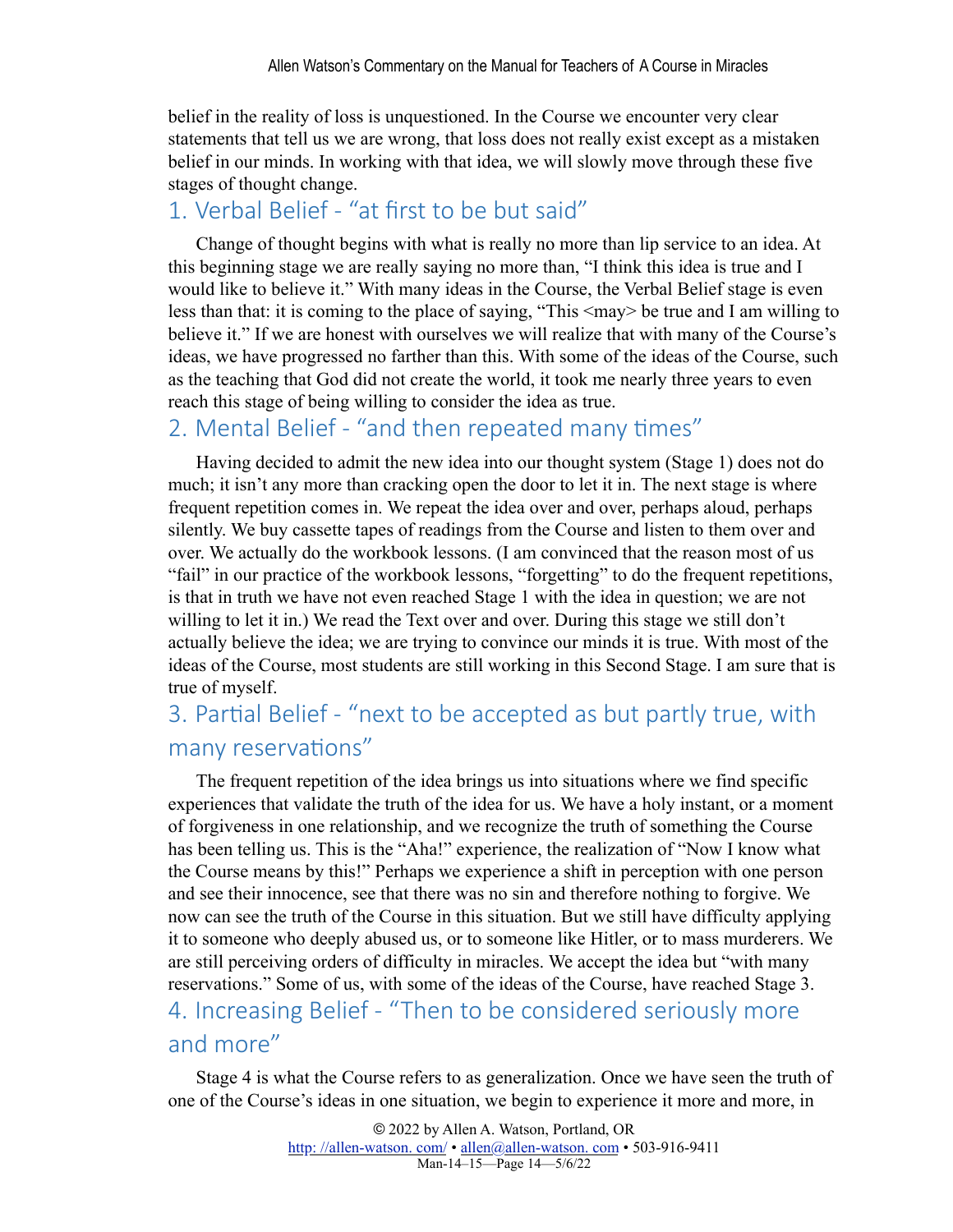situation after situation. Here, in this stage, is where serious Course students will spend most of their lives. If Stage 1 was mental acceptance and Stage 2 was mental repetition of the idea, then Stage 3 is experiential acceptance and Stage 4 is experiential repetition of the idea. We realize that if the idea was proved to be true in this situation, then perhaps we can apply it to that situation, and another, and another. Over and over, again and again, we must validate the idea in one experience after another.

Even in this late stage, we have not arrived at total acceptance of what the Course is saying. I believe that is what Helen Schucman meant in her frequently quoted statement to the effect that she knew the Course was true, but she didn't believe it. She was perfectly aware that she still had many reservations, and was in the process of considering the ideas seriously, more and more, but she had not yet arrived at final acceptance. We find her statement a little shocking or disturbing only because Helen was more honest than the rest of us. Very few have moved beyond this stage.

### 5. Total Belief - "finally accepted as the truth"

This final stage is our goal in this world; it is the end of the journey. Here, the idea which started out as a mental concept, won a fuller place in our minds through frequent repetition, began to be applied in experience and gradually grew to encompass more and more of our lives, has finally been completely generalized. We now see the idea as completely true, applying to everything equally. There is no more order of difficulty in miracles, and there are no more reservations and no more exceptions. As I said above, few, if any, have reached this stage with more than a few of the Course's concepts.

It is like learning a foreign language. At the start the sounds of the foreign language are incomprehensible (we all have probably had that experience with the Course!). You choose to take in the language. You apply yourself through frequent repetition. You begin to be comfortable with the language in limited situations, gradually extending your experience with the new language to more and more aspects of your life until one day, if you are diligent, what you take, takes you. The language becomes your own; it becomes part of you and you part of it. It now seems to come naturally to you, without effort. But it took a great deal of effort to reach the state of effortlessness.

Learning to play a musical instrument proceeds through exactly the same stages; struggling with the strings of a guitar, feeling unnatural and uncomfortable; learning chord after chord, song after song, playing scales, repeating things over and over and over. Then, one day, you find that you don't even have to think about it; it just happens. What you take, takes you.

This stage is the final goal, the end result. If you expect simply to leap into effortlessness without any effort, you will never get there. With the ideas of the Course, we are in the learning process, somewhere in those first four stages. That is the purpose of our being in the world--learning, healing, changing our thoughts.

## **Being a Happy Learner**

The Course advises us, "Be you content with healing" (T-13.VIII.7.1). While we are in the world, we are healing, learning, going through these stages with one aspect of truth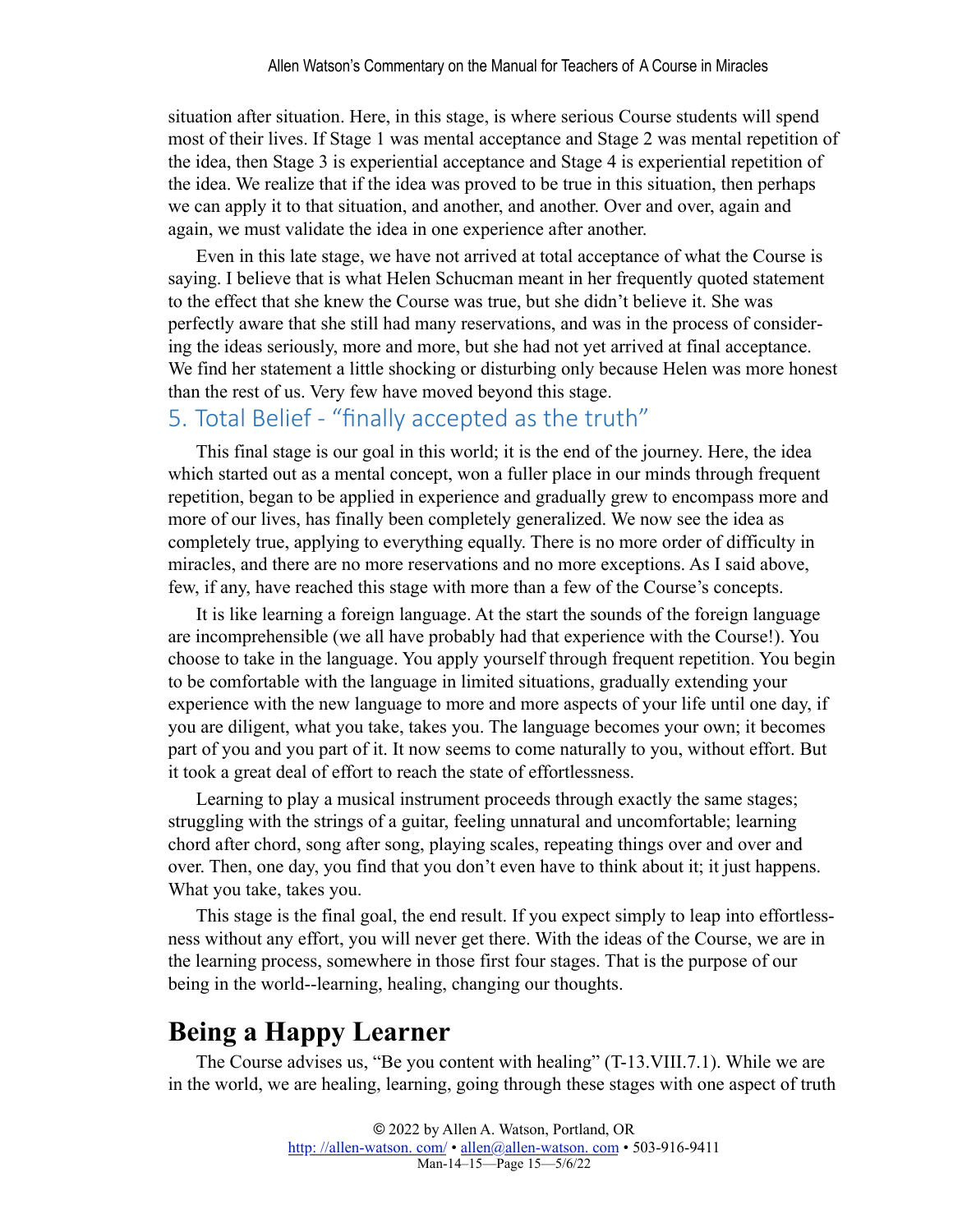after another. When learning is over there will be no more need to be here, so we should expect no more than this learning process as long as we stay here. We need not be guilty because we have not yet arrived at the goal.

In "The Happy Learner" (T-14.II) and the section that follows, Jesus offers us this advice about the process we are in:

1. Learn to be a happy learner.

"The happy learner cannot feel guilty about learning. This is so essential to learning that it should never be forgotten" (T-14.III.1:1-2).

2. "Learning is living here" (T-14.III.3:2). And living here is learning. That is all that living here is: being in the process and not being guilty about it. "Be you content with healing."

# REVIEW I INTRODUCTION

In Review I, the third and fourth paragraphs present a theory of practice that is useful in understanding why the Workbook is structured as it is. In fact, the paragraphs imply a lot about the importance of structure itself, which changes as we progress in our practice. Five degrees of structure are indicated here, moving from highly structured to almost none.

#### **1. Highly Structured with Formal Setting**

In the beginning of our study, the Course recommends quite highly structured practice, with attention to certain forms. The earlier lessons in the Workbook all go to great lengths spelling out the specific details concerning how the lesson should be practiced. In this review, for instance, we are told that we do not need to review the comments after each of the five daily thoughts in any great detail (3:1). Rather, we are to focus on the central point and think about that, allowing related ideas to come to us as we have been doing in recent lessons.

In addition we are told that "the exercises should be done with your eyes closed and when you are alone in a quiet place, if possible" (3:3). This is what I mean when I say it pays attention to form. It deals with *where* we should be (in a quiet place) and specifically *what* we should do with our eyes. It adds that this kind of instruction is "emphasized for practice periods at your stage of learning" (4:1), which is obviously understood to be the beginning stage.

The idea behind this sort of instruction seems to be that, at the beginning stage, we need structure, and we need physical solitude and quietness. We need to close our eyes to shut out distractions because our minds have not been sufficiently trained to ignore the distractions without doing so. We are training ourselves to have inner peace, and at the beginning it is helpful to encourage that state of mind by arranging our environment.

### **2. No Special Setting**

As we advance, it will become necessary to give up the formal setting and structure, so that we can "learn to require no special settings in which to apply what you have learned" (4:2). Initially, to find peace of mind, we need a quiet place, we need to close our eyes. But as we go on, the intent is that we begin to apply our learning in situations that appear to be upsetting. After all, when is peace most needed? Obviously, it is needed when something happens that seems to upset us (4:3).

We have begun to advance when we learn to generalize, when we are able to take what we have learned in the "laboratory" of quiet practice and apply it in distressing situations. This will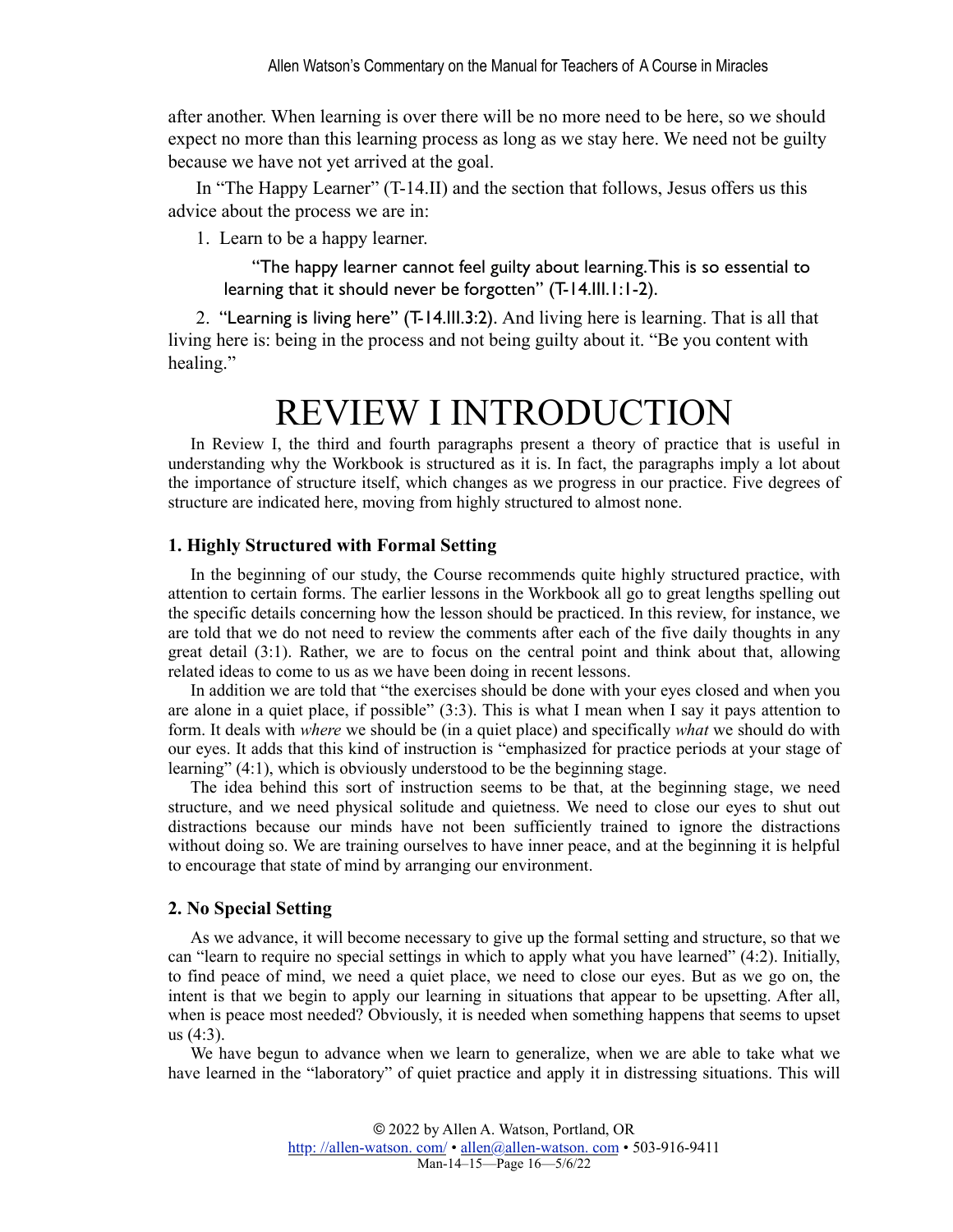happen almost without conscious volition. Suddenly we will notice that things that used to instantly upset us no longer do so. Or we will find ourselves reacting with love instead of anger.

The Workbook practice encourages this "spread" of the lessons into our lives by asking us to remember the thought for the day whenever something happens that upsets us. This takes the lesson out of the laboratory and into our lives. This kind of expanded practice, or "response to temptation," as it is called, is vital if the Course is going to make a noticeable difference in our lives.

#### **3. Bringing Peace with Us**

As our practice of the first sort continues, and as we begin to respond to upsets by choosing to experience peace instead of the upset, we begin to move into a third stage: we start to bring peace with us into every situation (4:4). In the second stage we are reacting to a situation and choosing peace; here, we are proactively bringing peace with us into distress and turmoil, healing the situations we find. Our quiet practice has established a certain level of peace within our minds, and now we bring the quiet with us as we move through our days. "This is not done by avoiding [distress and turmoil] and seeking a haven of isolation for yourself" (4:5).

At this level of development we have ended any attempt at monastic isolation and we are reaching out into the world, bringing healing to it. We may still withdraw periodically to "recharge," as it were, but we are no longer fearful of distress and turmoil; we even begin to actively seek out situations in which our healed mind can bring healing to others.

#### **4. Recognizing Peace Is Part of Us**

At a higher level still, we begin to realize that peace is not some quality or condition that comes and goes; rather, it is an inherent part of our being (5:1). Here we have realized that peace is not conditional. It does not depend on conditions. It is inherent in our nature; it is what we are. We have become identified with peace so that, simply by being there, we bring peace into every situation in which we find ourselves. We no longer need to get alone or shut our eyes to feel peaceful; we *are* the peace. Conditions around us do not affect our peace; instead, our peace affects the conditions.

#### **5. Peace Seen Everywhere**

At the highest level, we will realize that our physical presence is not required to affect any situation. We realize that "there is no limit to where you are, so that your peace is everywhere, as you are" (5:2). This is the state of mind of the advanced teacher of God, or what, in some circles, might be called a realized master. This state of mind will not long abide in a body, because it has transcended bodily limitations.

This broad overview of where the Course is taking us can be very encouraging as we struggle with the elementary level. Look at the scope of the Course's program. Starting with a level at which our peace is so vulnerable that we must close our eyes and shut out the world, it moves to transcend the world entirely. We may long to be at the highest level right away; it doesn't work that way. You can't skip steps, as Ken Wapnick often points out. Don't get caught in the trap of thinking, "I ought to be able to experience peace anywhere," and because of that refuse yourself the support of being alone, quiet, and shutting your eyes. At the beginning those props are necessary and even, in the Course's curriculum, *emphasized*. Don't think you are being untrue to your highest understanding by setting up a formal structure for yourself, perhaps setting an alarm to remember your practice times, writing the lesson on cards and carrying it around, or asking a friend to remind you and check up on you. At the beginning, almost anything that helps you remember is useful.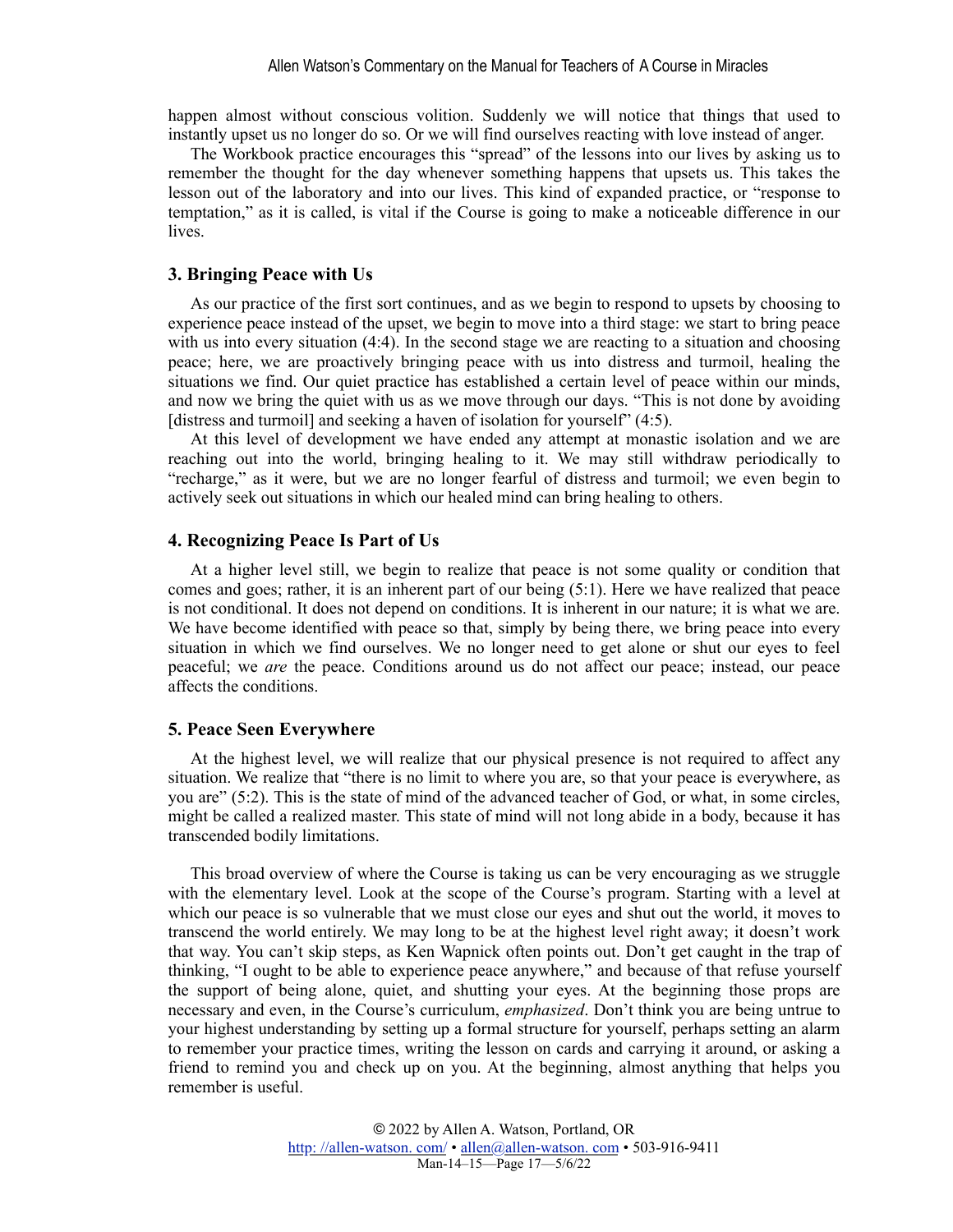#### Allen Watson's Commentary on the Manual for Teachers of A Course in Miracles

The structure won't last, and should not last. But you need the structure at the start in order to get to where being unstructured will work for you. Try to skip immediately to unstructured practice and you'll end up not practicing at all. Use structure, but don't get attached to it. Don't make an idol of it. The structure is like training wheels on a bicycle: necessary and useful as you are learning, but to be discarded as soon as you have learned to keep upright on your own.